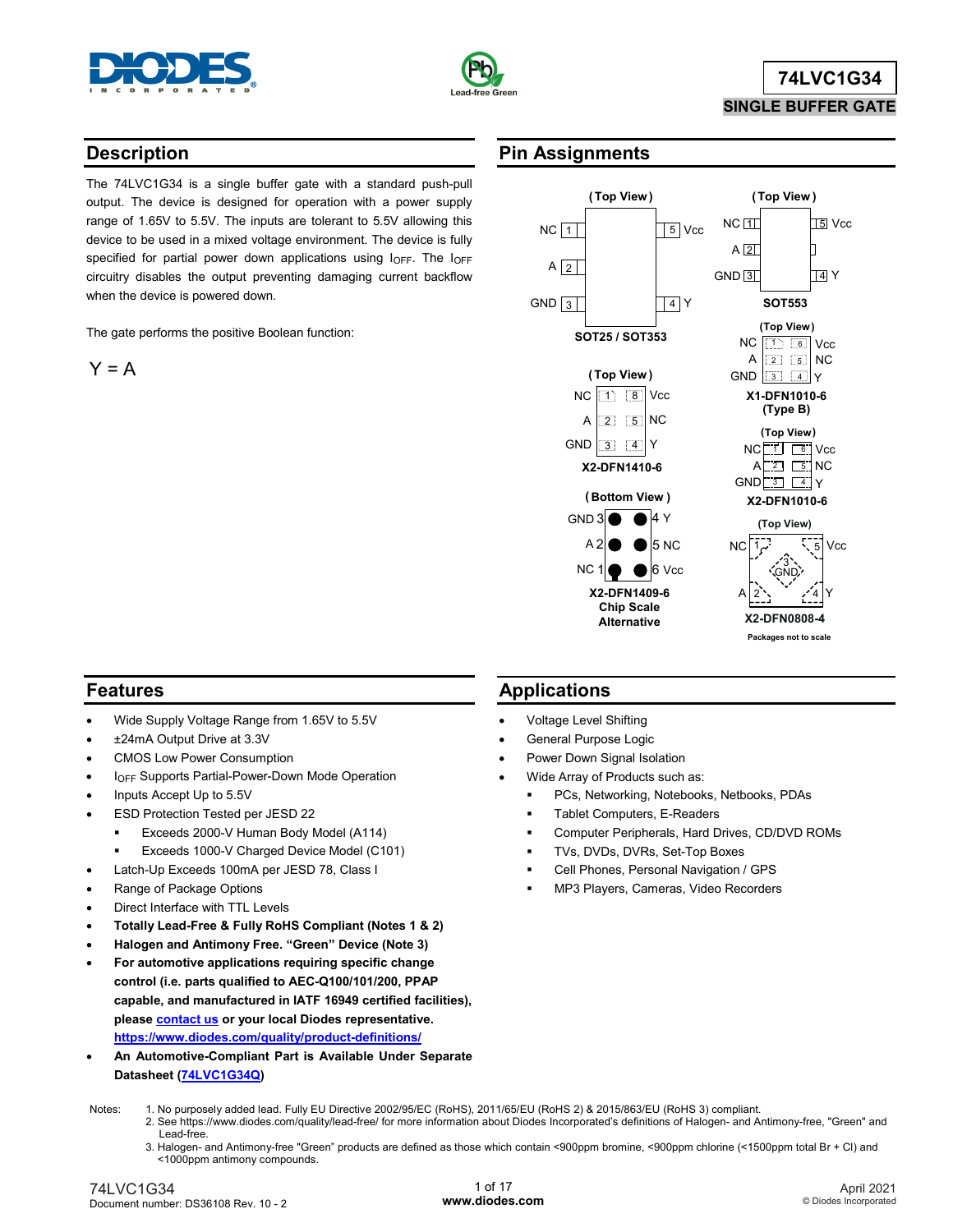

### **Pin Descriptions**

| <b>Pin Name</b> | <b>Description</b> |
|-----------------|--------------------|
| ΝC              | No Connection      |
|                 | Data Input         |
| <b>GND</b>      | Ground             |
|                 | Data Output        |
| Vcc             | Supply Voltage     |

## **Logic Diagram**



# **Function Table**

| Input | Output |
|-------|--------|
|       |        |
|       |        |
|       |        |

## **Absolute Maximum Ratings** (Notes 4 & 5) (@ TA = +25°C, unless otherwise specified.)

| Symbol              | <b>Parameter</b>                                          | Rating                   | Unit |
|---------------------|-----------------------------------------------------------|--------------------------|------|
| ESD HBM             | Human Body Model ESD Protection                           | 2                        | kV   |
| ESD CDM             | Charged Device Model ESD Protection                       |                          | kV   |
| $V_{\rm CC}$        | Supply Voltage Range                                      | $-0.5$ to 6.5            | v    |
| V <sub>1</sub>      | Input Voltage Range                                       | $-0.5$ to 6.5            | V    |
| $V_{\rm O}$         | Voltage Applied to Output in High Impedance or IOFF State | $-0.5$ to 6.5            | ν    |
| $V_{\rm O}$         | Voltage Applied to Output in High or Low State            | $-0.5$ to $V_{CC}$ + 0.5 | v    |
| lικ                 | Input Clamp Current $V_1 < 0$                             | $-50$                    | mA   |
| $I_{OK}$            | <b>Output Clamp Current</b>                               | -50                      | mA   |
| $I_{\Omega}$        | Continuous Output Current                                 | ±50                      | mA   |
| $I_{CC}$ , $I_{GN}$ | Continuous Current Through V <sub>CC</sub> or GND         | ±100                     | mA   |
| $T_{\rm J}$         | <b>Operating Junction Temperature</b>                     | $-40$ to $+150$          | °C   |
| T <sub>STG</sub>    | Storage Temperature                                       | $-65$ to $+150$          | °C   |
|                     |                                                           |                          |      |

Notes: 4. Stresses beyond the absolute maximum can result in immediate failure or reduced reliability. These are stress values and device operation should be within recommend values.

5. Forcing the maximum allowed voltage could cause a condition exceeding the maximum current or conversely forcing the maximum current could cause a condition exceeding the maximum voltage. The ratings of both current and voltage must be maintained within the controlled range.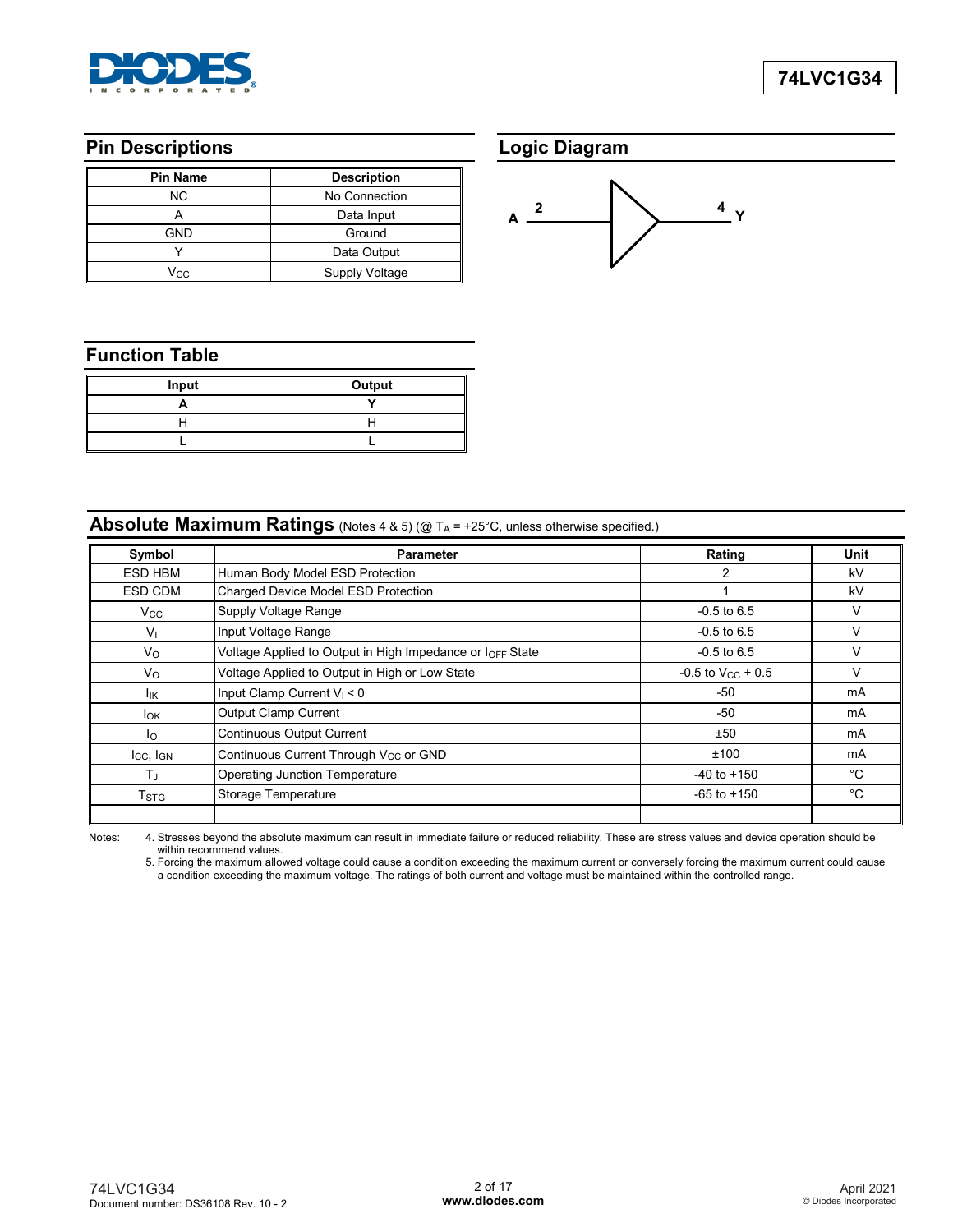

# **Recommended Operating Conditions** (Note 6) (@ T<sub>A</sub> = +25°C, unless otherwise specified.)

| Symbol          | <b>Parameter</b>                      |                                      | Min                              | <b>Max</b>                      | Unit         |  |
|-----------------|---------------------------------------|--------------------------------------|----------------------------------|---------------------------------|--------------|--|
|                 |                                       | Operating                            | 1.65                             | 5.5                             | V            |  |
| $V_{CC}$        | <b>Operating Voltage</b>              | Data Retention Only                  | 1.5                              | $\overline{\phantom{0}}$        | $\vee$       |  |
|                 |                                       | $V_{CC}$ = 1.65V to 1.95V            | $0.65 \times V_{CC}$             | $\hspace{0.1mm}-\hspace{0.1mm}$ |              |  |
|                 |                                       | $V_{CC}$ = 2.3V to 2.7V              | 1.7                              | $\overline{\phantom{0}}$        | V            |  |
| V <sub>IH</sub> | High-Level Input Voltage              | $V_{CC}$ = 3V to 3.6V                | 2                                |                                 |              |  |
|                 |                                       | $V_{CC}$ = 4.5V to 5.5V              | $0.7 \times V_{CC}$              |                                 |              |  |
|                 |                                       | $V_{CC}$ = 1.65V to 1.95V            |                                  | $0.35 \times V_{CC}$            |              |  |
|                 |                                       | $V_{CC}$ = 2.3V to 2.7V              | $\overbrace{\phantom{12322111}}$ | 0.7                             | V            |  |
| $V_{IL}$        | Low-Level Input Voltage               | $V_{CC}$ = 3V to 3.6V                | $\overline{\phantom{0}}$         | 0.8                             |              |  |
|                 |                                       | $V_{CC}$ = 4.5V to 5.5V              | —                                | $0.3 \times V_{CC}$             |              |  |
| V <sub>1</sub>  | Input Voltage                         |                                      | $\mathbf 0$                      | 5.5                             | $\vee$       |  |
| Vo              | Output Voltage                        |                                      | $\mathbf 0$                      | $V_{CC}$                        | $\vee$       |  |
|                 |                                       | $V_{CC}$ = 1.65V                     | —                                | $-4$                            |              |  |
|                 |                                       | $V_{CC}$ = 2.3V                      | —                                | -8                              | mA           |  |
| <b>I</b> OH     | High-Level Output Current             | $V_{CC}$ = 2.7V                      | —                                | $-12$                           |              |  |
|                 |                                       | $V_{CC}$ = 3V                        | —                                | $-16$                           |              |  |
|                 |                                       |                                      | —                                | $-24$                           |              |  |
|                 |                                       | $V_{CC}$ = 4.5V                      | $\overline{\phantom{0}}$         | $-32$                           |              |  |
|                 |                                       | $V_{CC} = 1.65V$                     | $\qquad \qquad$                  | 4                               |              |  |
|                 |                                       | $V_{CC}$ = 2.3V                      |                                  | 8                               |              |  |
| $I_{OL}$        | Low-Level Output Current              | $V_{\text{CC}}$ = 2.7V               | —                                | $-12$                           | mA           |  |
|                 |                                       | $V_{CC}$ = 3V                        | $\overline{\phantom{0}}$         | 16                              |              |  |
|                 |                                       |                                      | —                                | 24                              |              |  |
|                 |                                       | $V_{CC}$ = 4.5V                      |                                  | 32                              |              |  |
|                 |                                       | $V_{CC}$ = 1.8V ± 0.15V, 2.5V ± 0.2V | $\overline{\phantom{0}}$         | 20                              |              |  |
| Δt/ΔV           | Input Transition Rise or Fall Rate    | $V_{CC}$ = 3.3V ± 0.3V               | $\overline{\phantom{0}}$         | 10                              | ns/V         |  |
|                 |                                       | $V_{CC}$ = 5V $\pm$ 0.5V             | $\overline{\phantom{0}}$         | 5                               |              |  |
| $T_A$           | <b>Operating Free-Air Temperature</b> |                                      | $-40$                            | $+125$                          | $^{\circ}$ C |  |

Note:  $6.$  Unused inputs should be held at  $V_{CC}$  or Ground.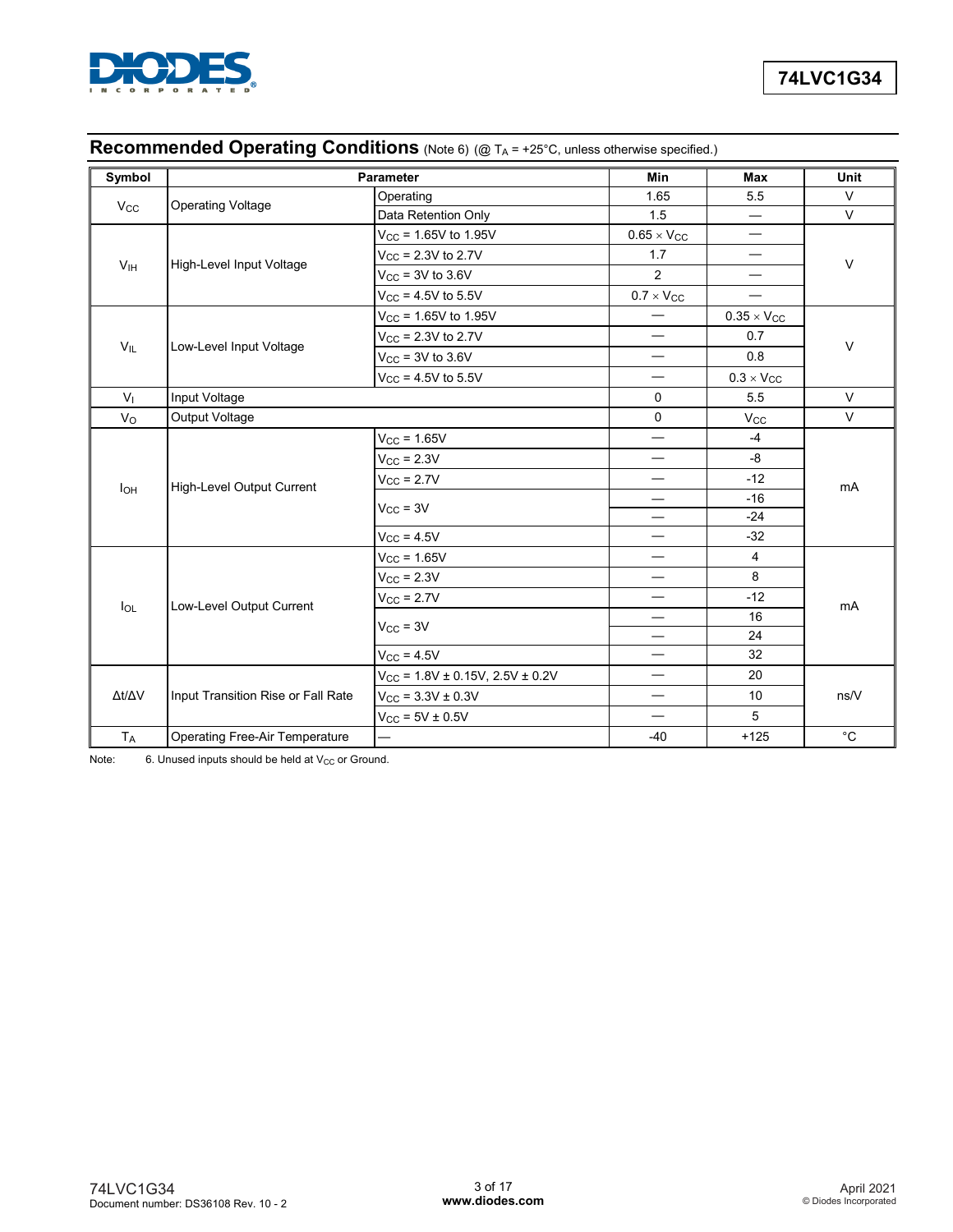

| Symbol                  | Parameter                           | <b>Test Conditions</b>                   | $V_{\rm CC}$   |                          | -40 $^{\circ}$ C to +85 $^{\circ}$ C |                          |                          | -40 $^{\circ}$ C to +125 $^{\circ}$ C | <b>Unit</b> |
|-------------------------|-------------------------------------|------------------------------------------|----------------|--------------------------|--------------------------------------|--------------------------|--------------------------|---------------------------------------|-------------|
|                         |                                     |                                          |                | Min                      | <b>Typ</b>                           | Max                      | Min                      | Max                                   |             |
|                         | $I_{OH} = -100\mu A$                | 1.65V to 5.5V                            | $V_{CC}$ - 0.1 |                          |                                      | $V_{CC}$ $-$ 0.1         | $\overline{\phantom{0}}$ |                                       |             |
|                         |                                     | $I_{OH} = -4mA$                          | 1.65V          | 1.2                      | $\overline{\phantom{0}}$             |                          | 0.95                     | $\overline{\phantom{0}}$              |             |
|                         |                                     | $I_{OH} = -8mA$                          | 2.3V           | 1.9                      | $\overbrace{\phantom{12322111}}$     | $\overline{\phantom{0}}$ | 1.7                      | $\overbrace{\phantom{123221111}}$     |             |
| <b>V<sub>OH</sub></b>   | High Level Output<br>Voltage        | $I_{OH} = -12mA$                         | 2.7V           | 2.2                      | $\overbrace{\phantom{12322111}}$     |                          | 1.9                      | $\overline{\phantom{0}}$              | $\vee$      |
|                         |                                     | $I_{OH}$ = -16mA                         |                | 2.4                      | —                                    |                          | 2.2                      | $\overline{\phantom{0}}$              |             |
|                         |                                     | $I_{OH}$ = -24mA                         | 3V             | 2.3                      |                                      |                          | 2.0                      | $\overline{\phantom{0}}$              |             |
|                         |                                     | $I_{OH} = -32mA$                         | 4.5V           | 3.8                      |                                      |                          | 3.4                      | $\overline{\phantom{0}}$              |             |
|                         |                                     | $I_{OL}$ = 100 $\mu$ A                   | 1.65V to 5.5V  | $\overline{\phantom{0}}$ |                                      | 0.1                      | $\overline{\phantom{0}}$ | 0.1                                   |             |
|                         | Low Level Output<br>VOL<br>Voltage  | $I_{OL}$ = 4mA                           | 1.65V          | $\overline{\phantom{0}}$ | $\overbrace{\phantom{12322111}}$     | 0.45                     | $\overline{\phantom{0}}$ | 0.7                                   |             |
|                         |                                     | $I_{OL}$ = 8mA                           | 2.3V           | $\overline{\phantom{0}}$ | —                                    | 0.3                      | $\overline{\phantom{0}}$ | 0.45                                  |             |
|                         |                                     | $I_{OL} = 12mA$                          | 2.7V           | $\overline{\phantom{0}}$ | $\overbrace{\phantom{12322111}}$     | 0.4                      | —                        | 0.6                                   | $\vee$      |
|                         |                                     | $I_{OL}$ = 16mA                          | 3V             | —                        | $\overline{\phantom{0}}$             | 0.4                      | $\overline{\phantom{0}}$ | 0.6                                   |             |
|                         |                                     | $I_{OL}$ = 24mA                          |                | —                        | $\overbrace{\phantom{12322111}}$     | 0.55                     | $\overline{\phantom{0}}$ | 0.8                                   |             |
|                         |                                     | $I_{OL}$ = 32mA                          | 4.5V           | —                        | $\overline{\phantom{0}}$             | 0.55                     | $\overline{\phantom{0}}$ | 0.8                                   |             |
| h.                      | Input Current                       | $V_1 = 5.5V$ or GND                      | 0V to 5.5V     |                          | ±0.1                                 | ±1                       |                          | ±2                                    | μA          |
| $I_{OFF}$               | Power Down<br>Leakage Current       | $V1$ or $VO$ = 5.5V                      | 0V             |                          |                                      | ±10                      |                          | ±10                                   | μA          |
| $_{\text{Lcc}}$         | Supply Current                      | $V_1 = 5.5V$ or GND,<br>$I_{\Omega} = 0$ | 5.5V           |                          | 0.1                                  | $\mathbf 1$              |                          | 10                                    | μA          |
| $\Delta$ <sub>ICC</sub> | <b>Additional Supply</b><br>Current | Input at $V_{CC}$ – 0.6V                 | 3V to 5.5V     |                          |                                      | 500                      |                          | 500                                   | μA          |
| C <sub>1</sub>          | Input Capacitance                   | $V_1 = V_{CC}$ or GND                    | 3.3V           |                          | 5                                    |                          |                          | —                                     | pF          |

# **Electrical Characteristics** (All typical values are at V<sub>CC</sub> = 3.3V, T<sub>A</sub> = +25°C.)

# **Package Characteristics**

| Symbol            | <b>Parameter</b>          | <b>Test Conditions</b> | $V_{\rm CC}$ | Min | Typ | Max | <b>Unit</b>    |
|-------------------|---------------------------|------------------------|--------------|-----|-----|-----|----------------|
|                   |                           | SOT <sub>25</sub>      |              |     | 204 |     |                |
|                   |                           | SOT353                 |              |     | 371 |     |                |
|                   |                           | SOT553                 |              |     | 231 |     |                |
|                   | <b>Thermal Resistance</b> | X2-DFN0808-4           |              |     | 400 |     | $^{\circ}$ C/W |
| $\theta_{JA}$     | Junction-to-Ambient       | X1-DFN1010-6 (Type B)  | (Note 7)     |     | 435 |     |                |
|                   |                           | X2-DFN1010-6           |              |     | 445 |     |                |
|                   |                           | X2-DFN1409-6           |              |     | 470 |     |                |
|                   |                           | X2-DFN1410-6           |              |     | 460 | –   |                |
|                   |                           | SOT <sub>25</sub>      |              |     | 52  |     |                |
|                   |                           | SOT353                 |              |     | 143 |     |                |
|                   |                           | SOT553                 |              |     | 105 |     |                |
|                   | <b>Thermal Resistance</b> | X2-DFN0808-4           |              |     | 225 |     | $^{\circ}$ C/W |
| $\theta_{\rm JC}$ | Junction-to-Case          | X1-DFN1010-6 (Type B)  | (Note 7)     |     | 250 |     |                |
|                   |                           | X2-DFN1010-6           |              |     | 250 |     |                |
|                   |                           | X2-DFN1409-6           |              |     | 275 |     |                |
|                   |                           | X2-DFN1410-6           |              |     | 265 |     |                |

Note: 7. Test condition for each of the 8 package types: Device mounted on FR-4 substrate PC board, 2oz copper, with minimum recommended pad layout.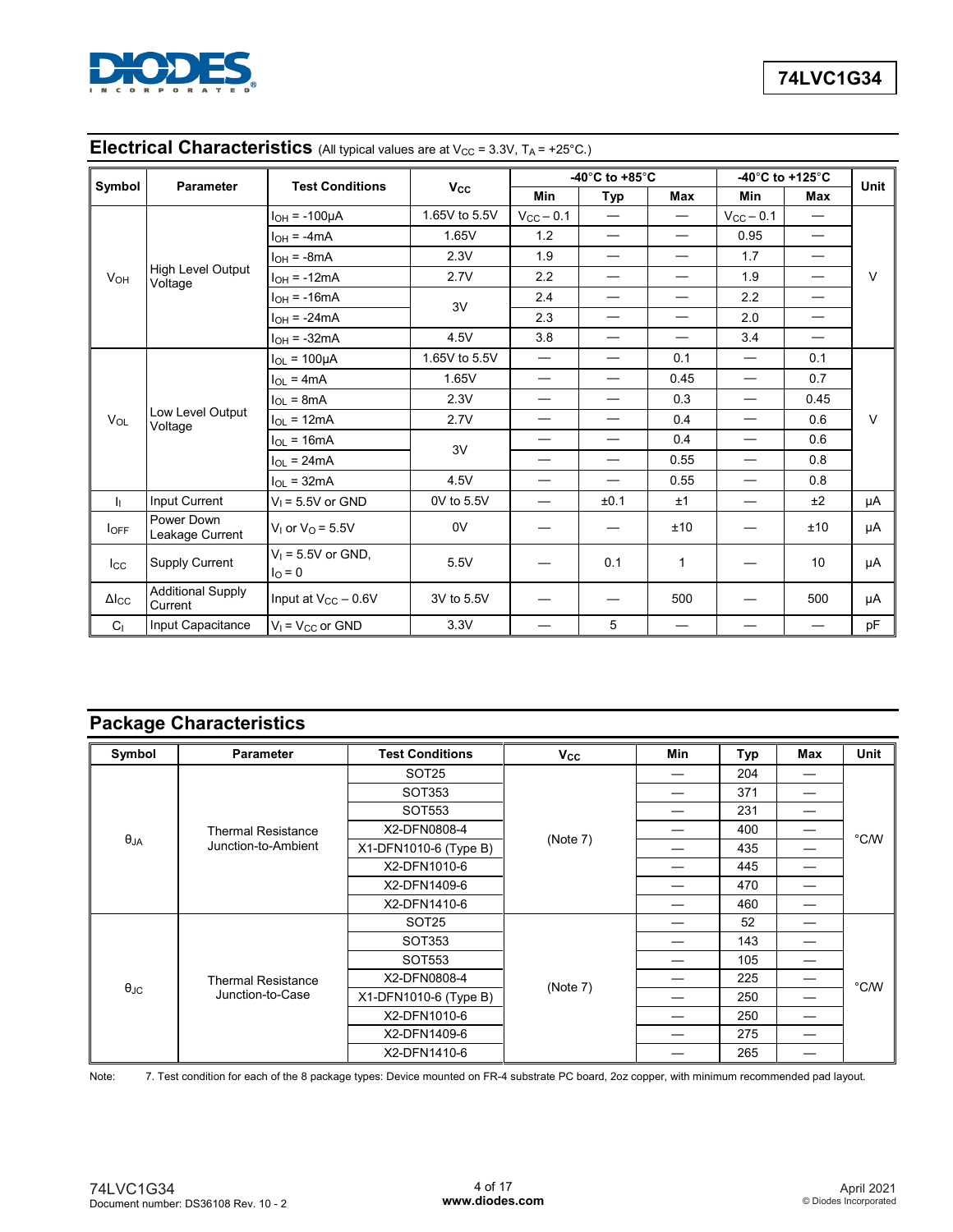

| <b>Parameter</b> | <b>From</b> | To              |                  |     | $T_A = -40^{\circ}C$ to $+85^{\circ}C$ |     |     | $T_A = -40^{\circ}$ C to +125°C | Unit |
|------------------|-------------|-----------------|------------------|-----|----------------------------------------|-----|-----|---------------------------------|------|
|                  | Input       | Output          | Vcc              | Min | Typ                                    | Max | Min | Max                             |      |
|                  |             |                 | $1.8V \pm 0.15V$ | 1.0 | 3.0                                    | 7.5 | 1.0 | 9.5                             |      |
|                  |             |                 | $2.5V \pm 0.2V$  | 0.5 | 2.0                                    | 5.0 | 0.5 | 6.5                             |      |
| t <sub>PD</sub>  | A or B      |                 | 2.7V             | 0.5 | 2.3                                    | 5.2 | 0.5 | 7.0                             | ns   |
|                  |             | $3.3V \pm 0.3V$ | 0.5              | 2.0 | 4.2                                    | 0.5 | 5.5 |                                 |      |
|                  |             | $5.0V \pm 0.5V$ | 0.5              | 1.6 | 3.7                                    | 0.5 | 5.0 |                                 |      |

# **Switching Characteristics** (Figure 1, Typical Values at T<sub>A</sub> = +25°C and Nominal Voltages 1.8V, 2.5V, 3.3V, and 5.0V.)

# **Operating Characteristics** (All typical values are at V<sub>CC</sub> = 3.3V, T<sub>A</sub> = +25°C.)

|               | Parameter                        | Test<br><b>Conditions</b> | $V_{CC}$ = 1.8V<br>Typ | $V_{\text{CC}}$ = 2.5V<br>Тур | $V_{\text{CC}} = 3.3V$<br>Typ | $V_{\text{CC}} = 5V$<br>Тур | Unit |
|---------------|----------------------------------|---------------------------|------------------------|-------------------------------|-------------------------------|-----------------------------|------|
| $\sim$<br>∪PD | Power Dissipation<br>Capacitance | $f = 10$ MHz              | 16                     | 16                            | 16                            | 16                          | рF   |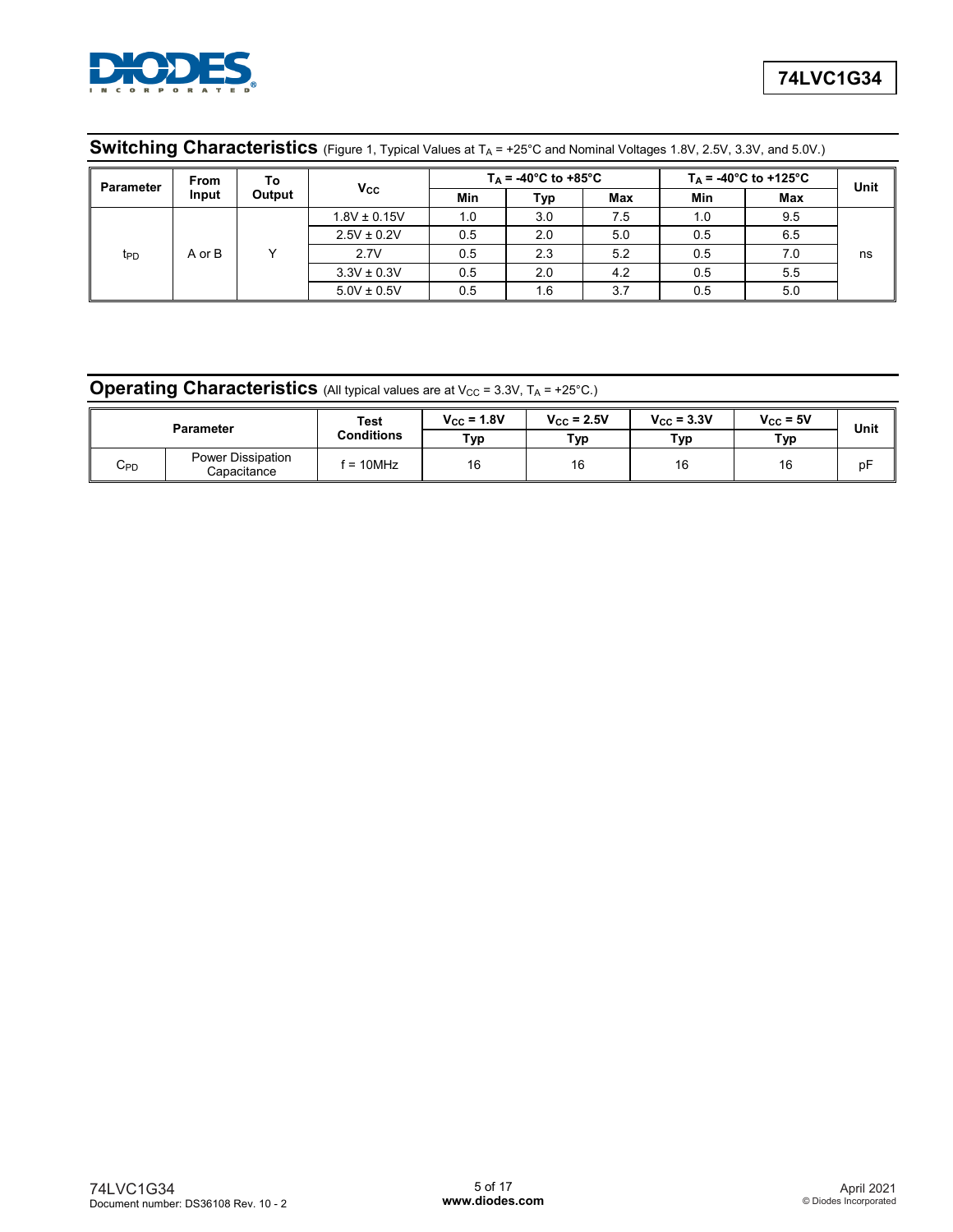

### **Parameter Measurement Information**



|                  |              | <b>Inputs</b> |                 |                  |             |  |
|------------------|--------------|---------------|-----------------|------------------|-------------|--|
| Vcc              | $V_{1}$      | $t_R/t_F$     | Vм              | $c_{L}$          | $R_L$       |  |
| $1.8V \pm 0.15V$ | $V_{\rm CC}$ | ≤2ns          | $V_{CC}/2$      | 30 <sub>pF</sub> | 1k $\Omega$ |  |
| $2.5V \pm 0.2V$  | Vcc          | ≤2ns          | $V_{CC}/2$      | 30 <sub>pF</sub> | $500\Omega$ |  |
| 2.7V             | Vcc          | ≤2.5 $ns$     | 1.5V            | 50pF             | $500\Omega$ |  |
| $3.3V \pm 0.3V$  | 3.0V         | ≤2.5 $ns$     | 1.5V            | 50pF             | $500\Omega$ |  |
| $5.0V \pm 0.5V$  | Vcc          | ≤2.5 $ns$     | $V_{\rm CC}$ /2 | 50pF             | $500\Omega$ |  |





**Voltage Waveform Propagation Delay Times Inverting and Non Inverting Outputs**



Notes: A. Includes test lead and test apparatus capacitance.

B. All pulses are supplied at pulse repetition rate ≤ 10MHz. C.  $t_{\text{PLH}}$  and  $t_{\text{PHL}}$  are the same as  $t_{\text{PD}}$ .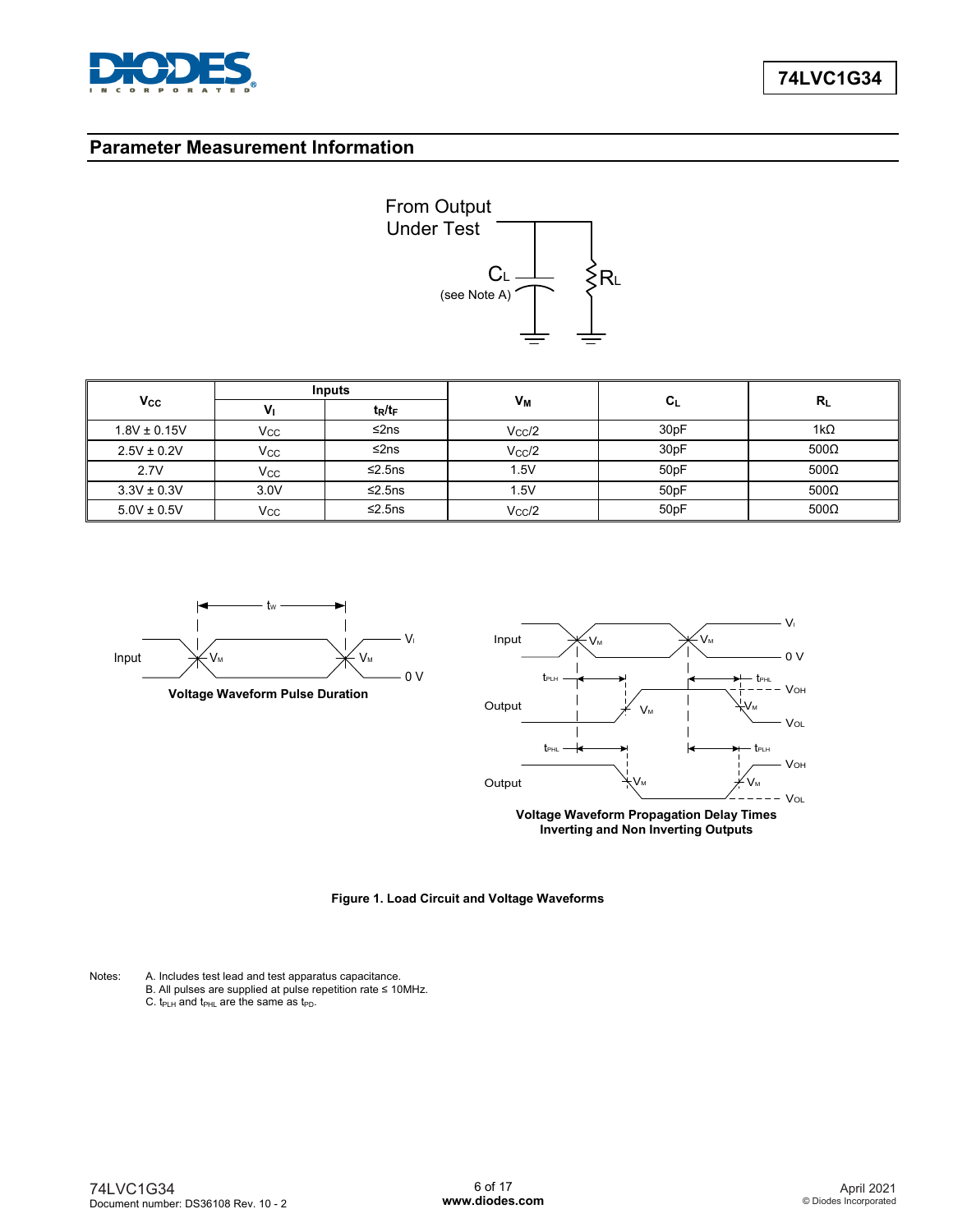

### **Ordering Information** (Note 8)



|                    |                 | Package                                  | 7" Tape and Reel  |                              |  |
|--------------------|-----------------|------------------------------------------|-------------------|------------------------------|--|
| <b>Part Number</b> | Package Code    | (Notes 9 & 10)                           | Quantity          | <b>Part Number</b><br>Suffix |  |
| 74LVC1G34W5-7      | W <sub>5</sub>  | SOT <sub>25</sub>                        | 3,000/Tape & Reel | -7                           |  |
| 74LVC1G34SE-7      | <b>SE</b>       | SOT353                                   | 3,000/Tape & Reel | $-7$                         |  |
| 74LVC1G34Z-7       | Ζ               | SOT553                                   | 4,000/Tape & Reel | -7                           |  |
| 74LVC1G34FS3-7     | FS <sub>3</sub> | X2-DFN0808-4                             | 5,000/Tape & Reel | $-7$                         |  |
| 74LVC1G34FW5-7     | FW <sub>5</sub> | X1-DFN1010-6 (Type B)                    | 5,000/Tape & Reel | $-7$                         |  |
| 74LVC1G34FW4-7     | FW4             | X2-DFN1010-6                             | 5,000/Tape & Reel | $-7$                         |  |
| 74LVC1G34FX4-7     | FX4             | X2-DFN1409-6<br>(Chip Scale Alternative) | 5,000/Tape & Reel | $-7$                         |  |
| 74LVC1G34FZ4-7     | FZ4             | X2-DFN1410-6                             | 5,000/Tape & Reel | -7                           |  |

Notes: 8. For packaging details, go to our website at https://www.diodes.com/design/support/packaging/diodes-packaging/.

9. Pad layout as shown in Diodes Incorporated's package outline PDFs, which can be found on our website at http://www.diodes.com/package-outlines.html. 10. The taping orientation is located on our website at https://www.diodes.com/assets/Packaging-Support-Docs/ap02007.pdf.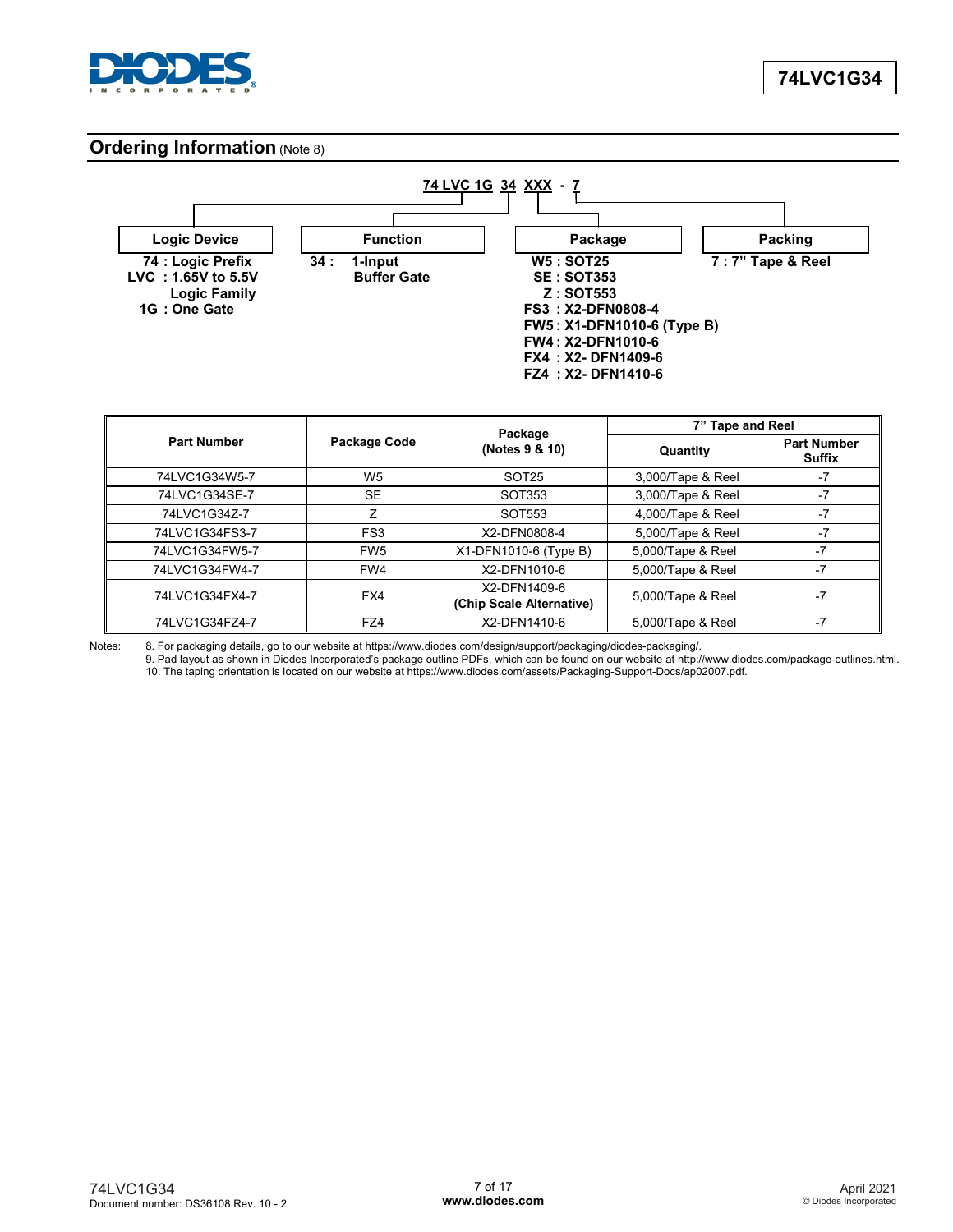

# **Marking Information**

### **(1) SOT25, SOT353 and SOT553**



| <b>Part Number</b> | Package           | <b>Identification Code</b> |
|--------------------|-------------------|----------------------------|
| 74LVC1G34W5-7      | SOT <sub>25</sub> | UΚ                         |
| 74LVC1G34SE-7      | SOT353            | UΚ                         |
| 74LVC1G34Z-7       | SOT553            | UΚ                         |

### **(2) DFN Packages**



<u>X</u> ∶ A∼Z : Internal Code : Identification Code : Year 0~9 : Week : A~Z : 1~26 week; a~z : 27~52 week; z represents 52 and 53 week

| <b>Part Number</b><br>Package |                       | <b>Identification Code</b> |
|-------------------------------|-----------------------|----------------------------|
| 74LVC1G34FS3-7                | X2-DFN0808-4          | YV                         |
| 74LVC1G34FW5-7                | X1-DFN1010-6 (Type B) | VW                         |
| 74LVC1G34FW4-7                | X2-DFN1010-6          | UK                         |
| 74LVC1G34FX4-7                | X2-DFN1409-6          | МK                         |
| 74LVC1G34FZ4-7                | X2-DFN1410-6          | UK                         |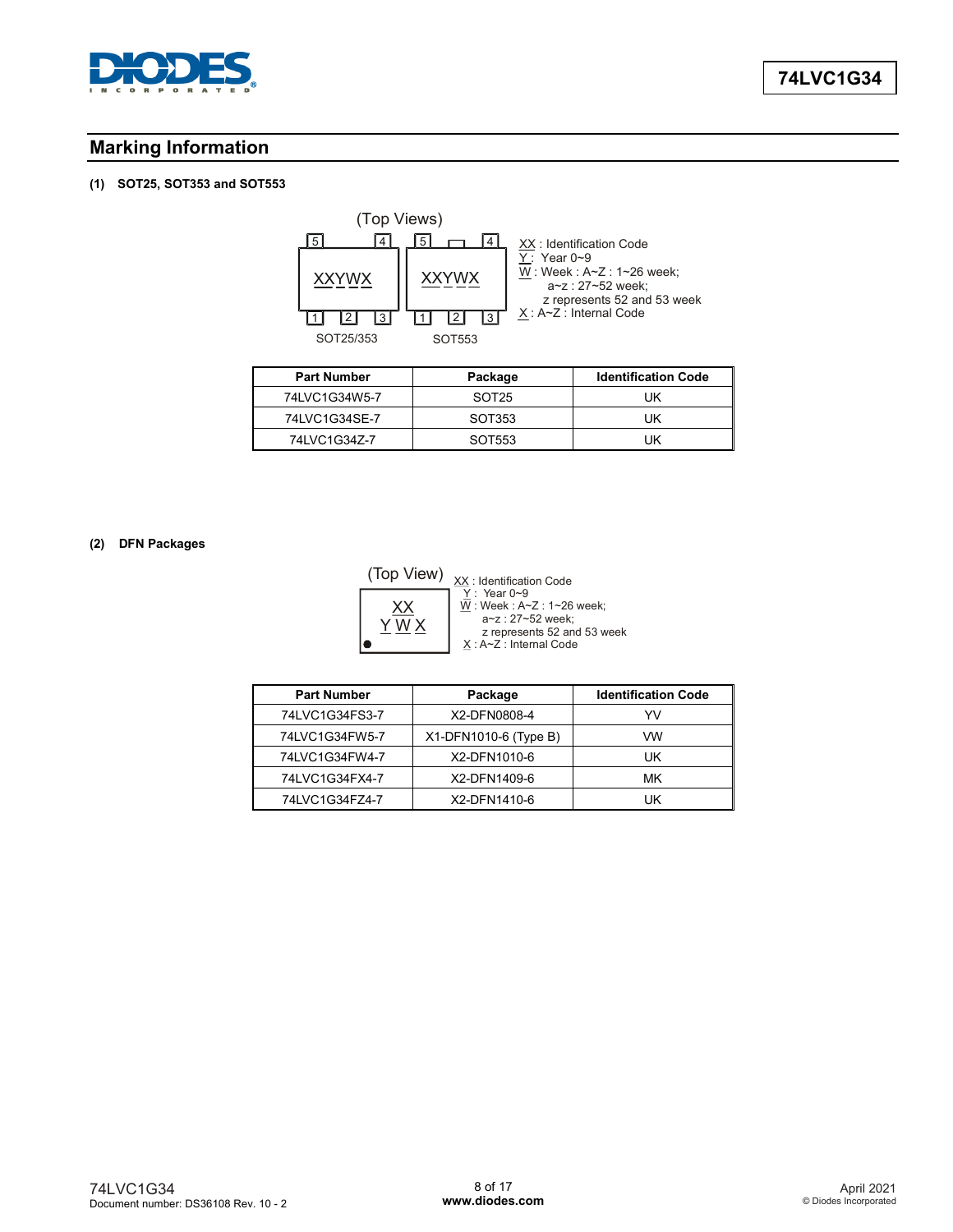

# **Package Outline Dimensions**

Please see http://www.diodes.com/package-outlines.html for the latest version.

**(1) Package Type: SOT25**



|             | <b>SOT25</b> |      |      |  |
|-------------|--------------|------|------|--|
| Dim         | Min          | Max  | Typ  |  |
| A           | 0.35         | 0.50 | 0.38 |  |
| в           | 1.50         | 1.70 | 1.60 |  |
| C           | 2.70         | 3.00 | 2.80 |  |
| D           |              |      | 0.95 |  |
| н           | 2.90         | 3.10 | 3.00 |  |
| J           | 0.013        | 0.10 | 0.05 |  |
| κ           | 1.00         | 1.30 | 1.10 |  |
| L           | 0.35         | 0.55 | 0.40 |  |
| м           | 0.10         | 0.20 | 0.15 |  |
| N           | 0.70         | 0.80 | 0.75 |  |
| α           | 0°           | R°   |      |  |
| mensions in |              |      |      |  |

### **(2) Package Type: SOT353**



| <b>SOT353</b>  |                          |      |       |  |
|----------------|--------------------------|------|-------|--|
| Dim            | Min<br>Max<br><b>Typ</b> |      |       |  |
| A <sub>1</sub> | 0.00                     | 0.10 | 0.05  |  |
| A2             | 0.90                     | 1.00 | 0.95  |  |
| b              | 0.10                     | 0.30 | 0.25  |  |
| C              | 0.10                     | 0.22 | 0.11  |  |
| D              | 1.80                     | 2.20 | 2.15  |  |
| Е              | 2.00                     | 2.20 | 2.10  |  |
| E1             | 1.15                     | 1.35 | 1.30  |  |
| е              | 0.650 BSC                |      |       |  |
| F              | 0.40                     | 0.45 | 0.425 |  |
| L              | 0.25                     | 0.40 | 0.30  |  |
| a              | n٠                       | 8°   |       |  |
| ıensions       |                          |      |       |  |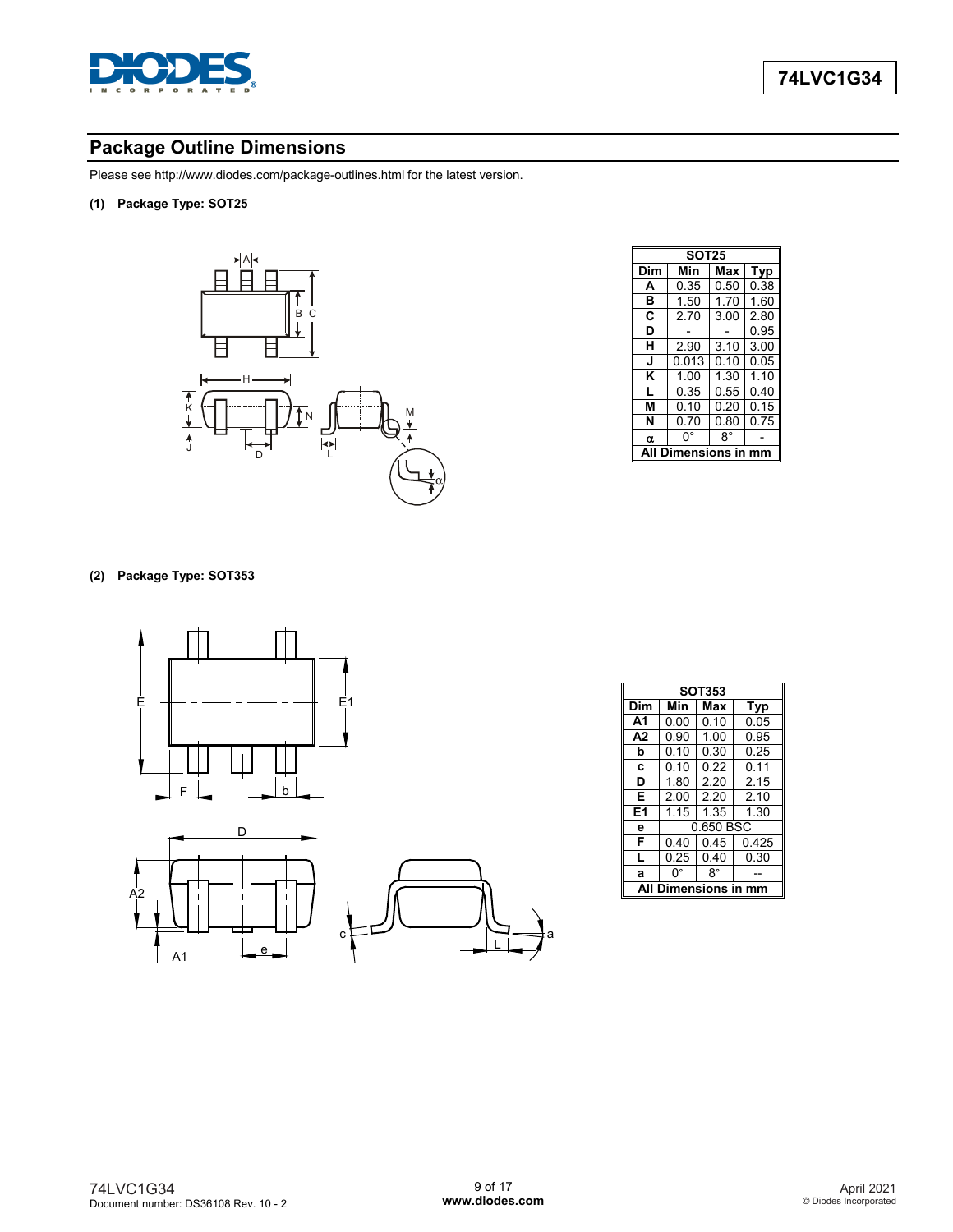

# **Package Outline Dimensions (continued)**

Please see http://www.diodes.com/package-outlines.html for the latest version.

**(3) Package Type: SOT553**



|                | <b>SOT553</b> |          |      |  |
|----------------|---------------|----------|------|--|
| Dim            | Min           | Max      | Typ  |  |
| A              | 0.55          | 0.62     | 0.60 |  |
| b              | 0.15          | 0.30     | 0.20 |  |
| C              | 0.10          | 0.18     | 0.15 |  |
| D              | 1.50          | 1.70     | 1.60 |  |
| Е              | 1.55          | 1.70     | 1.60 |  |
| E <sub>1</sub> | 1.10          | 1.25     | 1.20 |  |
| e              | 0.50 BSC      |          |      |  |
| е1             |               | 1.00 BSC |      |  |
| F              | 0.00          | 0.10     |      |  |
| L              | 0.10          | 0.30     | 0.20 |  |
| a              | $6^{\circ}$   | R°       |      |  |
|                | Dimensions in |          |      |  |

### **(4) Package Type: X2-DFN0808-4**



|                      | X2-DFN0808-4 |      |      |  |
|----------------------|--------------|------|------|--|
| Dim                  | Min          | Max  | Typ  |  |
| A                    | 0.25         | 0.35 | 0.30 |  |
| A <sub>1</sub>       | 0            | 0.04 | 0.02 |  |
| A <sub>3</sub>       |              |      | 0.13 |  |
| b                    | 0.17         | 0.27 | 0.22 |  |
| D                    | 0.75         | 0.85 | 0.80 |  |
| D <sub>2</sub>       | 0.15         | 0.35 | 0.25 |  |
| Е                    | 0.75         | 0.85 | 0.80 |  |
| E <sub>2</sub>       | 0.15         | 0.35 | 0.25 |  |
| e                    |              |      | 0.48 |  |
| k                    | 0.20         |      |      |  |
| L                    | 0.17         | 0.27 | 0.22 |  |
| L <sub>1</sub>       | 0.02         | 0.12 | 0.07 |  |
| z                    |              |      | 0.05 |  |
| All Dimensions in mm |              |      |      |  |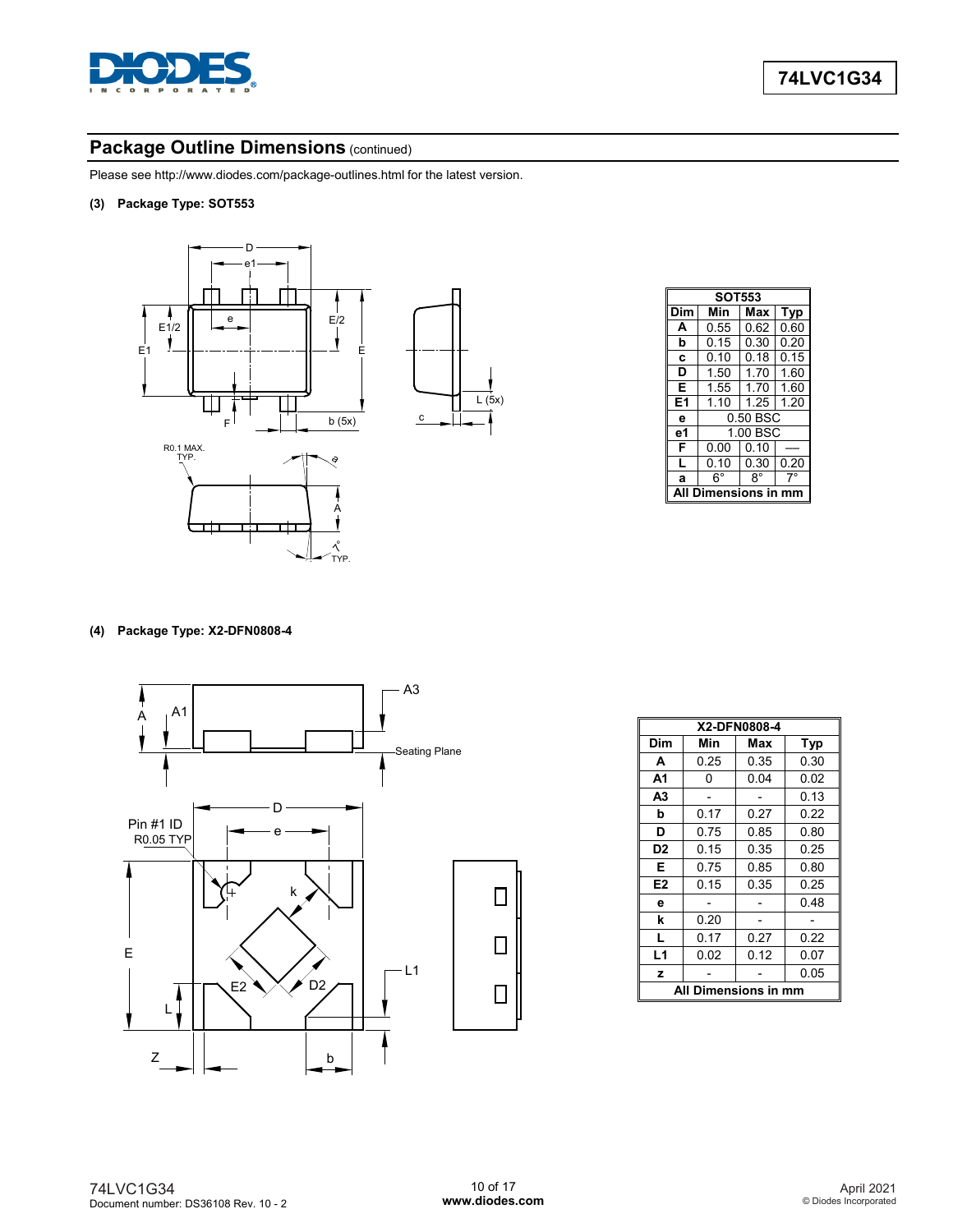

# **Package Outline Dimensions (continued)**

Please see http://www.diodes.com/package-outlines.html for the latest version.

**(5) Package Type: X1-DFN1010-6 (Type B)**



|                | X1-DFN1010-6     |          |      |  |
|----------------|------------------|----------|------|--|
|                |                  | (Type B) |      |  |
| Dim            | Min              | Max      | Typ  |  |
| A              |                  | 0.50     | 0.39 |  |
| A <sub>1</sub> |                  | 0.04     |      |  |
| b              | 0.12             | 0.20     | 0.15 |  |
| D              | 0.95             | 1.050    | 1.00 |  |
| Е              | 0.95             | 1.050    | 1.00 |  |
| е              | 0.35 BSC         |          |      |  |
| e1             | 0.55 BSC         |          |      |  |
| L3             | 0.27             | 0.30     | 0.30 |  |
| L3a            | 0.32             | 0.40     | 0.35 |  |
| A              | Dimensions in mm |          |      |  |

### **(6) Package Type: X2-DFN1010-6**





|                      | X2-DFN1010-6 |      |       |  |
|----------------------|--------------|------|-------|--|
| Dim                  | Min          | Max  | Typ   |  |
| A                    |              | 0.40 | 0.39  |  |
| А1                   | 0.00         | 0.05 | 0.02  |  |
| A3                   |              |      | 0.13  |  |
| b                    | 0.14         | 0.20 | 0.17  |  |
| b1                   | 0.05         | 0.15 | 0.10  |  |
| D                    | 0.95         | 1.05 | 1.00  |  |
| Е                    | 0.95         | 1.05 | 1.00  |  |
| e                    |              |      | 0.35  |  |
| L                    | 0.35         | 0.45 | 0.40  |  |
| ĸ                    | 0.15         |      |       |  |
| z                    |              |      | 0.065 |  |
| All Dimensions in mm |              |      |       |  |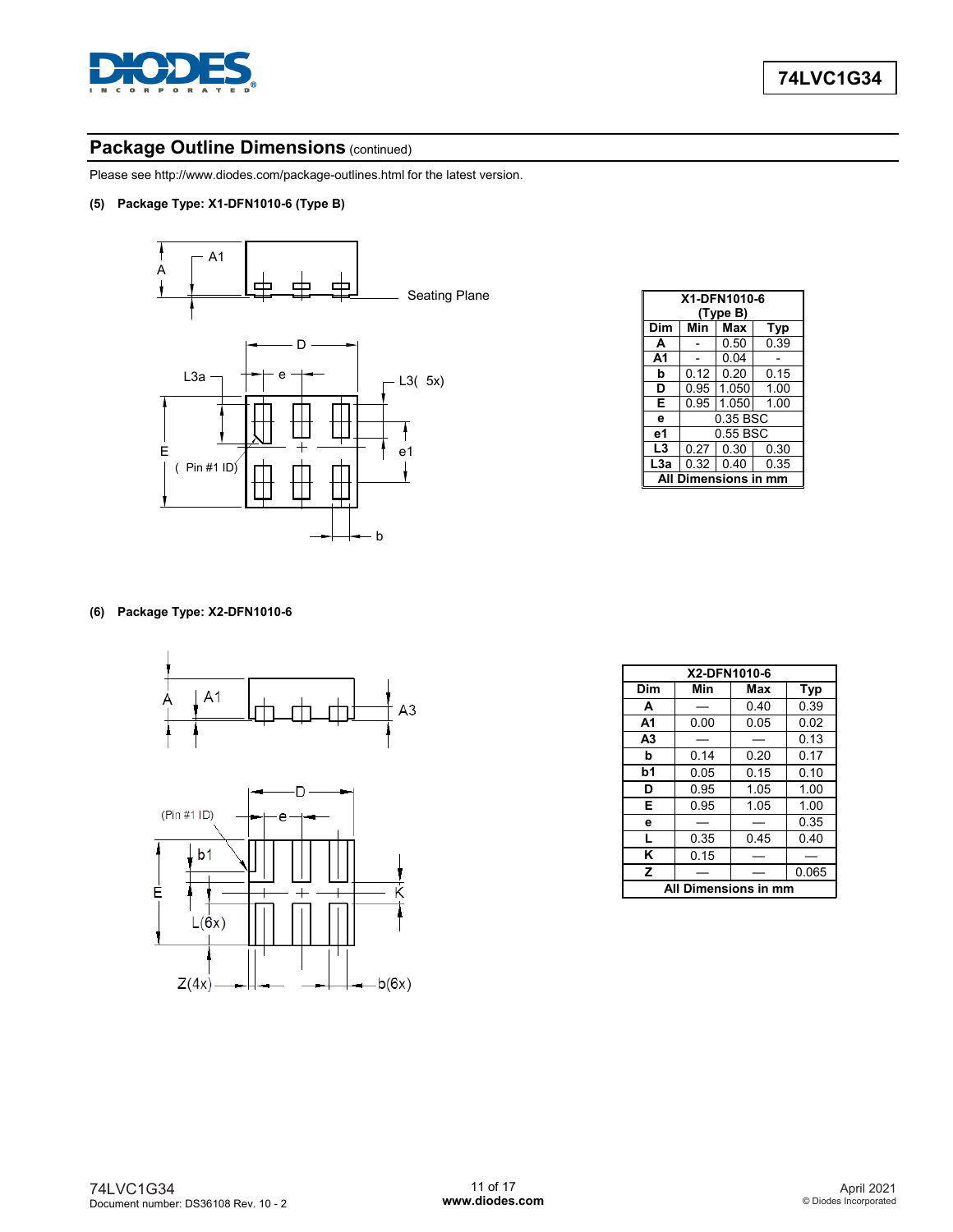

# **Package Outline Dimensions (continued)**

Please see http://www.diodes.com/package-outlines.html for the latest version.

**(7) Package Type: X2-DFN1409-6**



|                        | X2-DFN1409-6 |      |       |  |
|------------------------|--------------|------|-------|--|
| Dim                    | Min          | Max  | Typ   |  |
| A                      |              | 0.40 | 0.39  |  |
| А1                     | 0            | 0.05 | 0.02  |  |
| A3                     |              |      | 0.13  |  |
| Ø                      | 0.20         | 0.30 | 0.25  |  |
| D                      | 1.35         | 1.45 | 140   |  |
| Е                      | 0.85         | 0.95 | 0.90  |  |
| е1                     |              |      | 0.50  |  |
| e <sub>2</sub>         |              |      | 0.50  |  |
| Z1                     |              |      | 0.075 |  |
| Z <sub>2</sub>         |              |      | 0.075 |  |
| Dimensions in mm<br>ΔI |              |      |       |  |

#### **(8) Package Type: X2-DFN1410-6**



|                  | X2-DFN1410-6 |       |            |  |
|------------------|--------------|-------|------------|--|
| Dim              | Min          | Max   | <b>Typ</b> |  |
| A                |              | 0.40  | 0.39       |  |
| А1               | 0.00         | 0.05  | 0.02       |  |
| A <sub>3</sub>   |              |       | 0.13       |  |
| b                | 0.15         | 0.25  | 0.20       |  |
| D                | 1.35         | 1.45  | 1.40       |  |
| Е                | 0.95         | 1.05  | 1.00       |  |
| е                |              |       | 0.50       |  |
| L                | 0.25         | 0.35  | 0.30       |  |
| z                |              |       | 0.10       |  |
| Z <sub>1</sub>   | 0.045        | 0.105 | 0.075      |  |
| Dimensions in mm |              |       |            |  |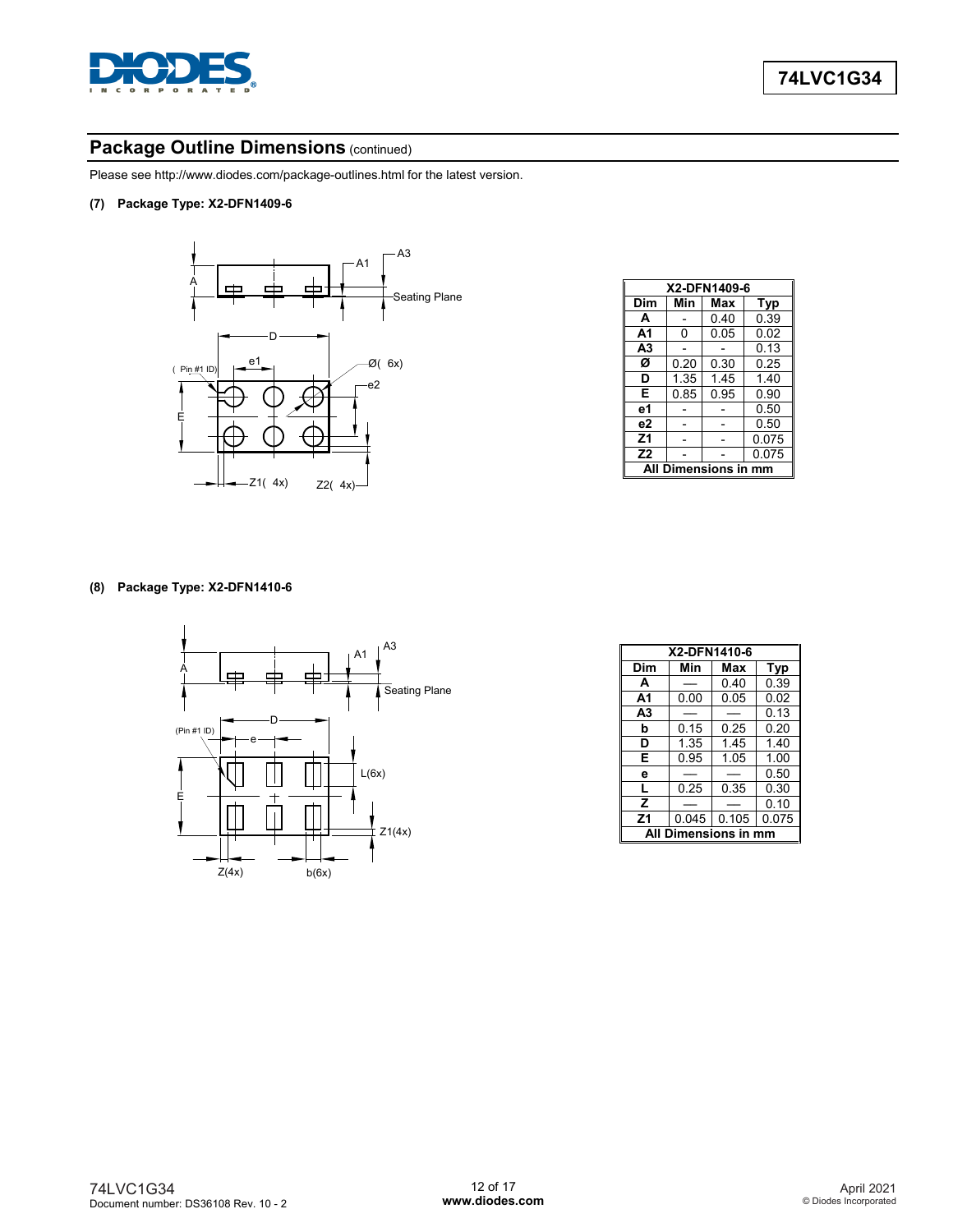

# **Suggested Pad Layout**

Please see http://www.diodes.com/package-outlines.html for the latest version.

**(1) Package Type: SOT25**



| <b>Dimensions</b> | Value |
|-------------------|-------|
| z                 | 3.20  |
| G                 | 1.60  |
| х                 | 0.55  |
|                   | 0.80  |
| C1                | 2.40  |
| C2                | 0.95  |

### **(2) Package Type: SOT353**



| <b>Dimensions</b> | Value   |  |
|-------------------|---------|--|
|                   | (in mm) |  |
| C                 | 0.650   |  |
| C1                | 1.900   |  |
| G                 | 1.300   |  |
| x                 | 0.420   |  |
| X <sub>1</sub>    | 1.720   |  |
|                   | 0.600   |  |
|                   | 2.500   |  |

**(3) Package Type: SOT553**



| <b>Dimensions</b> | Value |
|-------------------|-------|
| z                 | 22    |
| G                 | 12    |
| x                 | 0.375 |
|                   | 0.5   |
| C1                | 1.7   |
| C2                | 0.5   |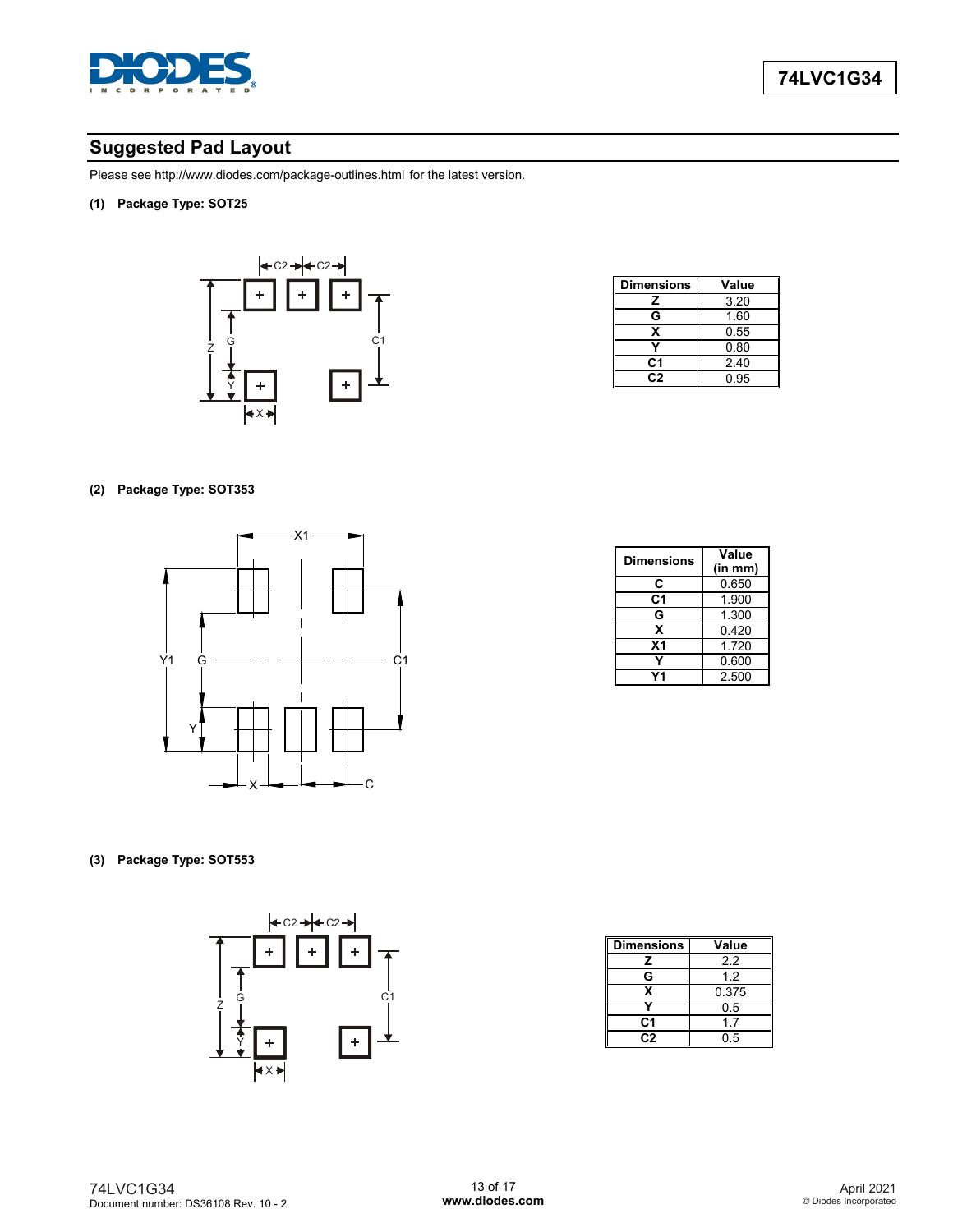

# **Suggested Pad Layout (continued)**

Please see http://www.diodes.com/package-outlines.html for the latest version.

**(4) Package Type: X2-DFN0808-4**



| <b>Dimensions</b> | Value |
|-------------------|-------|
| C                 | 0.480 |
| X                 | 0.320 |
| X <sub>1</sub>    | 0.300 |
| <b>X2</b>         | 0.106 |
| X3                | 0.800 |
| Y                 | 0.320 |
| Υ1                | 0.300 |
| Υ2                | 0.106 |
| Y3                | 0.900 |

### **(5) Package Type: X1-DFN1010-6 (Type B)**



### **(6) Package Type: X2-DFN1010-6**



| <b>Dimensions</b> | Value<br>(in mm) |
|-------------------|------------------|
| C                 | 0.350            |
| G                 | 0.150            |
| G1                | 0.150            |
| x                 | 0.200            |
| X <sub>1</sub>    | 0.900            |
| Y                 | 0.500            |
| Υ1                | 0.525            |
| Υ2                | 0.475            |
| Υ3                | 1.150            |

| <b>Dimensions</b> | Value<br>(in m <sub>m</sub> ) |
|-------------------|-------------------------------|
| C                 | 0.350                         |
| G                 | 0.150                         |
| x                 | 0.200                         |
| X <sub>1</sub>    | 0.900                         |
|                   | 0.550                         |
| 74                | 1.250                         |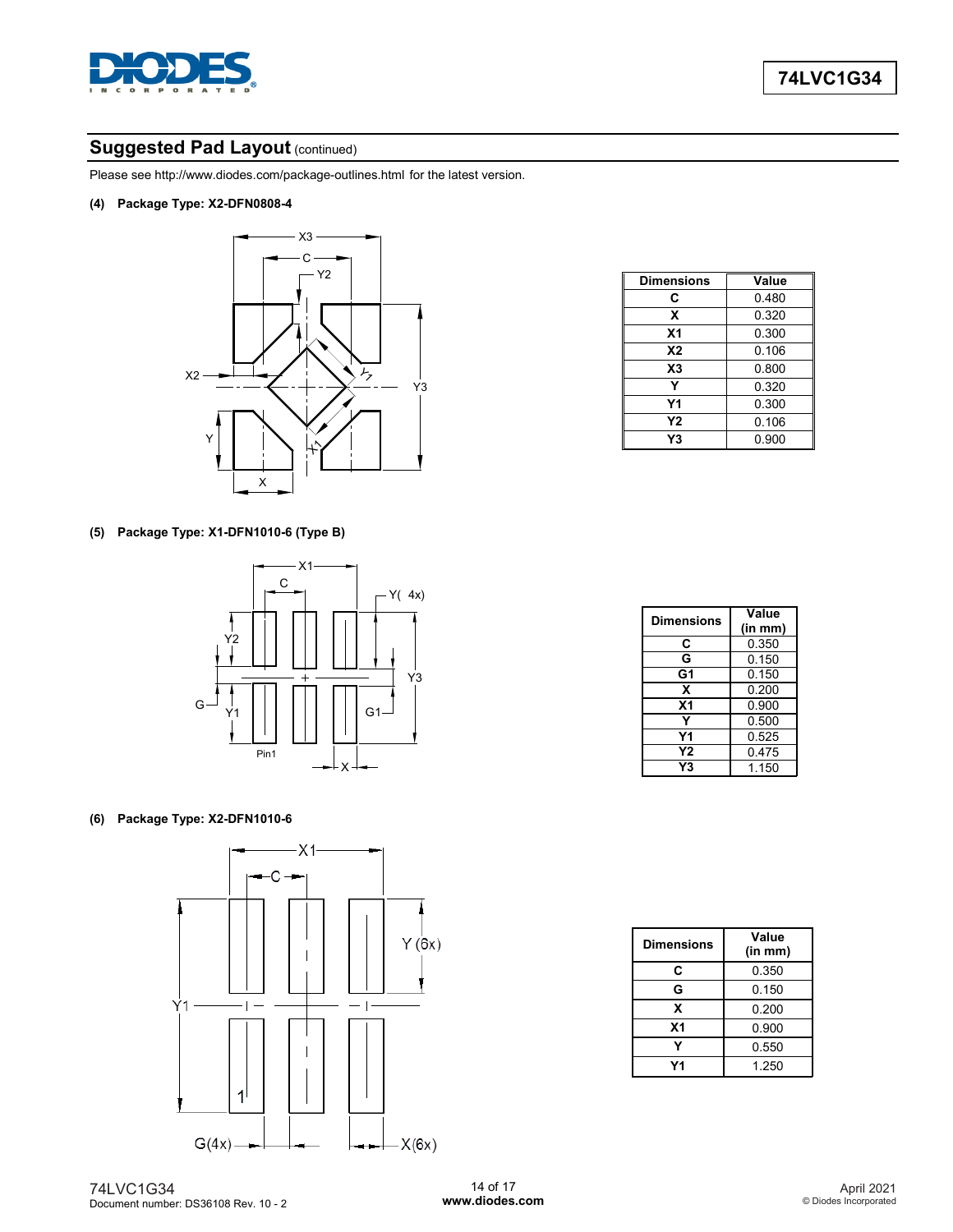

# **Suggested Pad Layout (continued)**

Please see http://www.diodes.com/package-outlines.html for the latest version.

**(7) Package Type: X2-DFN1409-6**



| <b>Dimensions</b> | Value   |
|-------------------|---------|
|                   | (in mm) |
| C                 | 1.000   |
| C1                | 0.500   |
| D                 | 0.300   |
| G                 | 0.200   |
| G1                | 0.200   |
| x                 | 0.400   |
|                   | 0.150   |

### **(8) Package Type: X2-DFN1410-6**



| <b>Dimensions</b> | Value<br>(in mm) |
|-------------------|------------------|
| C                 | 0.500            |
| G                 | 0.250            |
| x                 | 0.250            |
| X <sub>1</sub>    | 1.250            |
|                   | 0.525            |
| V1                | 1.250            |
|                   |                  |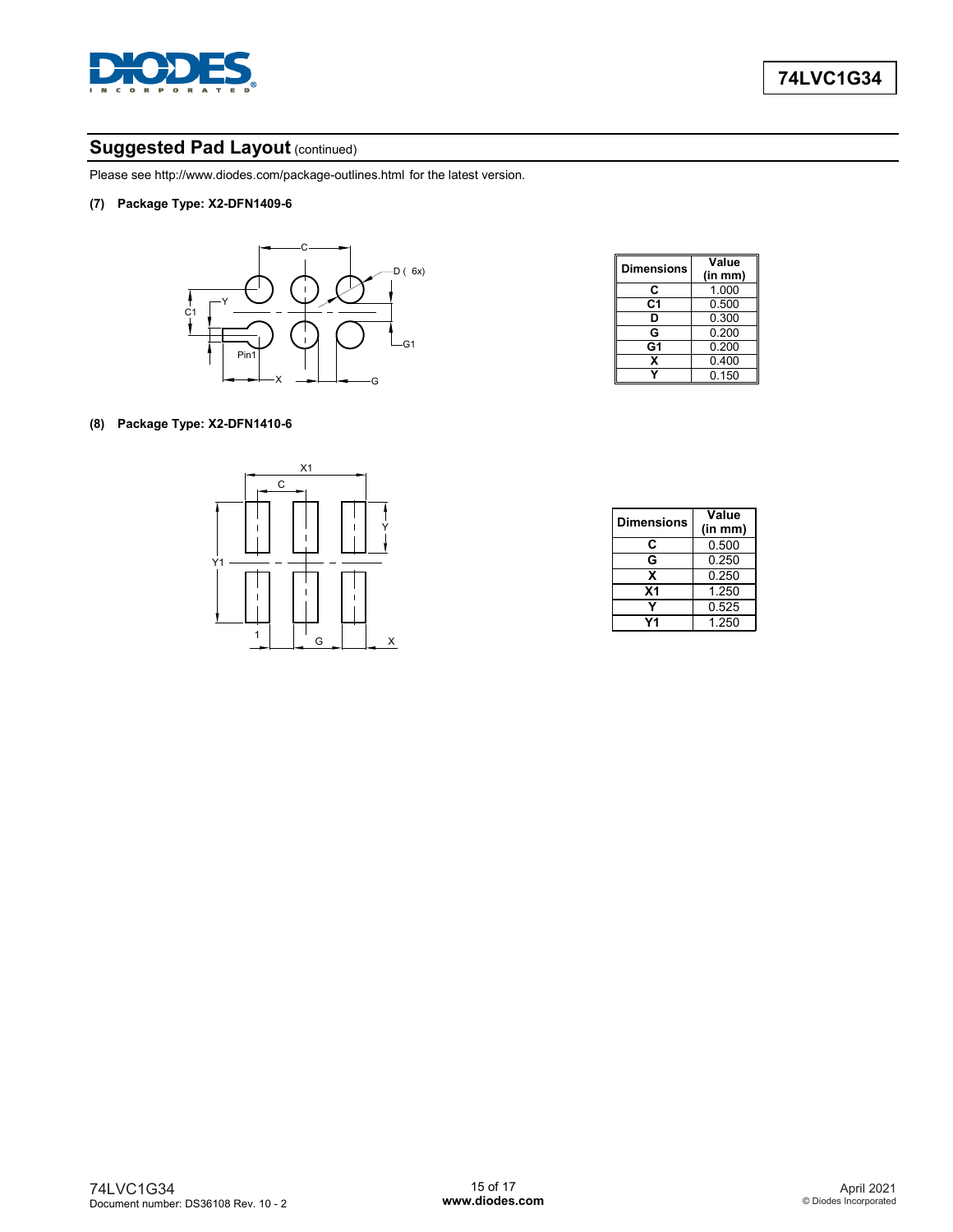

### **Mechanical Data**

#### **SOT25**

- Moisture Sensitivity: Level 1 per J-STD-020
- Terminals: Finish Mate Tin Plated Leads, Solderable per MIL-STD-202, Method 208
- Weight: 0.016 grams (Approximate)

#### **SOT353**

- Moisture Sensitivity: Level 1 per J-STD-020
- Terminals: Finish Mate Tin Plated Leads, Solderable per MIL-STD-202, Method 208
- Weight: 0.006 grams (Approximate)

#### **SOT553**

- Moisture Sensitivity: Level 1 per J-STD-020
- Terminals: Finish Mate Tin Plated Leads, Solderable per MIL-STD-202, Method 208
- Weight: 0.003 grams (Approximate)

### **X2-DFN0808-4**

- Moisture Sensitivity: Level 1 per J-STD-020
- Terminals: Finish NiPdAu Nickel Palladium Gold, Solderable per MIL-STD-202, Method 208
- Weight: 0.001 grams (Approximate)

#### **X1-DFN1010-6 (Type B)**

- Moisture Sensitivity: Level 1 per J-STD-020
- Terminals: Finish NiPdAu Nickel Palladium Gold, Solderable per MIL-STD-202, Method 208
- Weight: 0.001 grams (Approximate)

#### **X2-DFN1010-6**

- Moisture Sensitivity: Level 1 per J-STD-020
- Terminals: Finish NiPdAu Nickel Palladium Gold, Solderable per MIL-STD-202, Method 208
- Weight: 0.001 grams (Approximate)

#### **X2-DFN1409-6**

- Moisture Sensitivity: Level 1 per J-STD-020
- Terminals: Finish NiPdAu Nickel Palladium Gold, Solderable per MIL-STD-202, Method 208
- Weight: 0.002 grams (Approximate)

#### **X2-DFN1410-6**

- Moisture Sensitivity: Level 1 per J-STD-020
- Terminals: Finish NiPdAu Nickel Palladium Gold, Solderable per MIL-STD-202, Method 208
- Weight: 0.002 grams (Approximate)